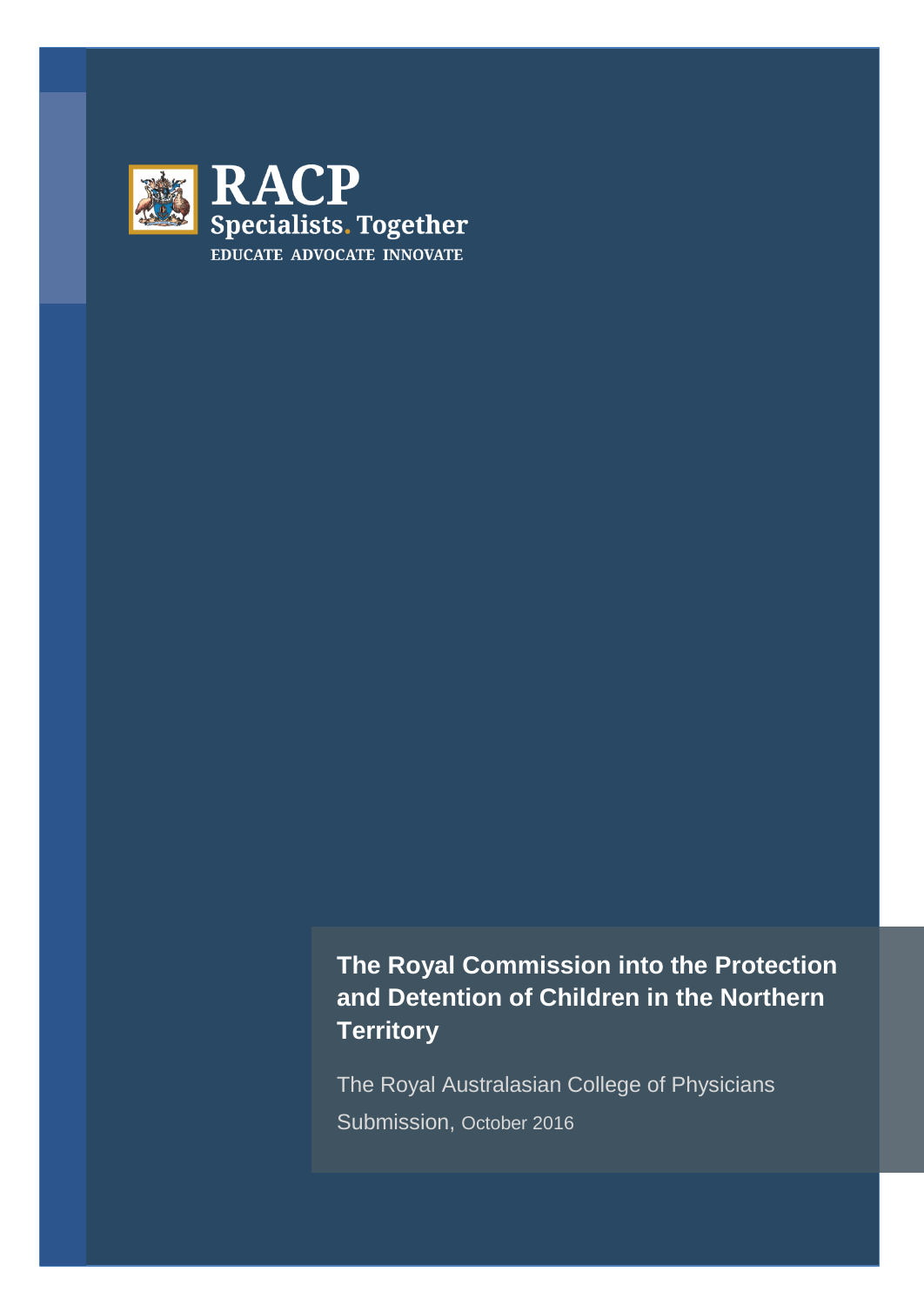## **Submission to the Royal Commission into the Protection and Detention of Children in the Northern Territory**

The Royal Australasian College of Physicians (RACP) welcomes the Royal Commission into the Protection and Detention of Children in the Northern Territory to investigate the horrific evidence of abuse at Don Dale Youth Detention Centre. With respect to the letter of patent item (a), the RACP notes significant failings in the youth detention system of the Northern Territory, evidenced through the well publicised abuses perpetrated against children and young people in detention. We deplore these abuses in the strongest possible terms, and repeat our call for adolescents who have been victims of any abuse whilst in the justice system to receive immediate support and treatment to deal with any physical and mental health issues this might have caused or exacerbated.

This submission will focus on the social determinants of health, health status of inmates and health needs of adolescents, which fall within the expertise of the RACP. However there are numerous other contextual issues which we urge the Royal Commission to consider when investigating the Protection and Detention of Children in the Northern Territory. These issues include the examination of the underlying causes of adolescents entering incarceration; specifically the disproportionately high number of Aboriginal and Torres Strait Islander adolescents, and the need for effective alternate strategies to reduce incarceration and recidivism.

In line with the letter patent item (i) which asks the Commission to consider access to medical care, the RACP recommends that the Royal Commission consider the health challenges faced by incarcerated young people more generally, and how the health needs of incarcerated young people can be met and their health outcomes improved. It must be recognised that adolescence is a critical time for a person's physical, neurological and psychosocial development, and experiences during this time will profoundly influence the rest of a person's life. The RACP is deeply concerned by the health issues faced by adolescents and young people in juvenile detention, and reiterates the vital importance of timely access to appropriate, regular and culturally safe health services so that these young people get the support and treatment they need.

#### **Introduction**

It is recognised that incarcerated adolescents are more likely to experience poorer health and life outcomes and disproportionately high levels of disadvantage than the general population, and it is increasingly recognised that their health needs are greater than adolescents in non-custodial settings. The over-representation in detention of Aboriginal and Torres Strait Islander young people relative to non-Indigenous young people is significant, and is more extreme than for the adult population<sup>1</sup>. Indigenous young people in detention need access to culturally appropriate care which recognises their specific needs and supports their cultural identity.

The treatment of incarcerated adolescents and the over-representation of Aboriginal and Torres Strait Islander adolescents in custodial settings are of serious concern. Whilst the role of the RACP is to provide health expertise on these matters, we reiterate the need to examine and address the causes of the incarceration of adolescents and the extremely high level of involvement of the criminal justice system with Aboriginal people. The incidents and behaviours that are the causes of incarceration are often health related, including the impact of mental health problems, substance abuse and trauma. For example, a 1999 study by Fast, Conry & Loock showed that nearly a quarter of those remanded for committing a crime had a foetal Alcohol spectrum disorder<sup>2</sup>. The systemic failure which has resulted in high levels of Aboriginal and Torres Strait Islander adolescents in custodial settings needs to be acknowledged and addressed by the Royal Commission.

<sup>&</sup>lt;u>.</u> <sup>1</sup> The Royal Australasian College of Physicians, The Health and Well-being of Incarcerated Adolescents, 2011

<sup>&</sup>lt;sup>2</sup> Fast, D., Conry, J., Loock, C. (1999). Identifying Fetal Alcohol Syndrome (FAS) among youth in the criminal justice system. J Dev Behav Pediatr, 20, 370.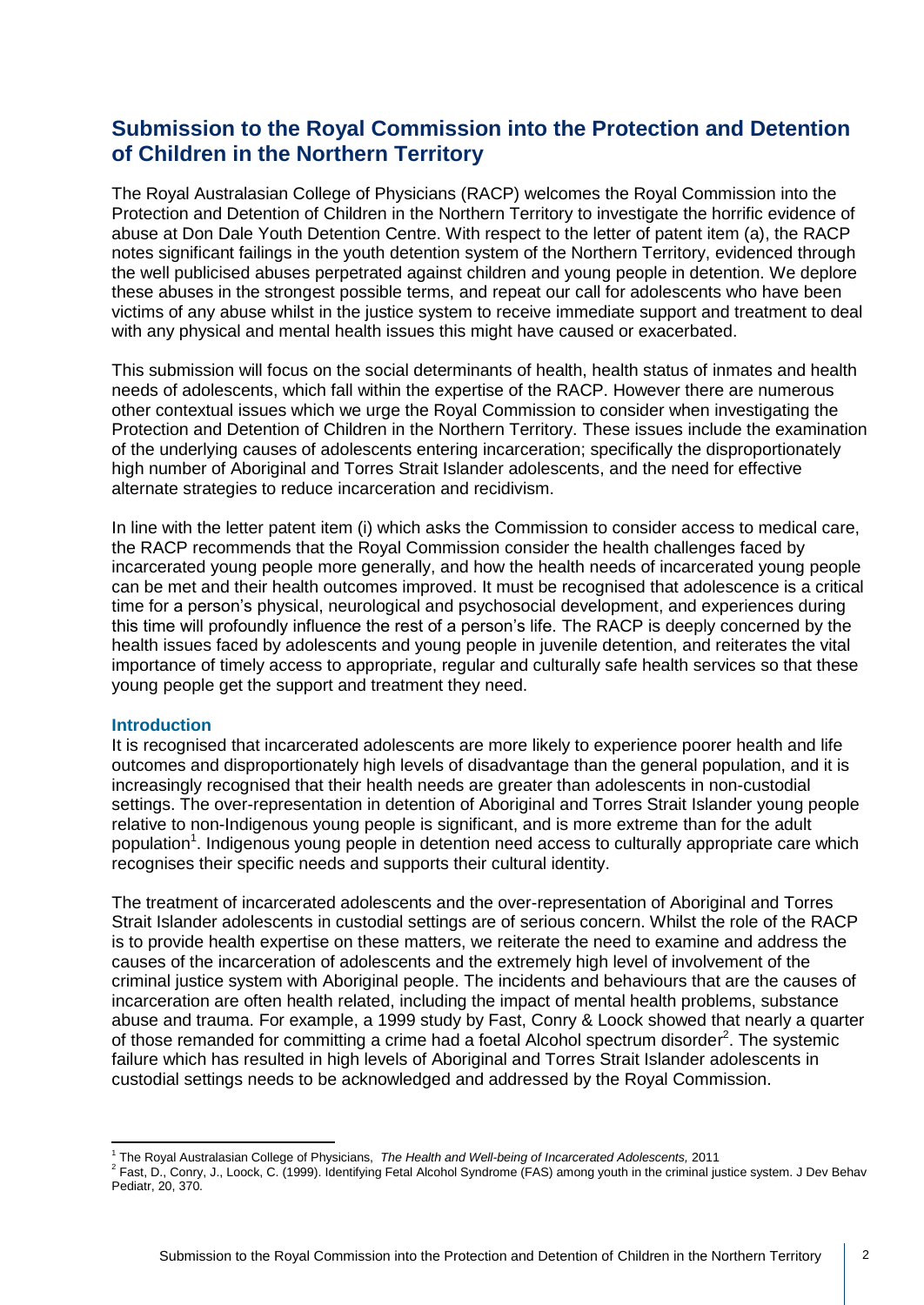Adolescence is a critical time in a person's development, and it is imperative that juvenile detention provides support for young offenders to develop healthy behaviours for life. We acknowledge that the interactions between disadvantage, incarceration, poor health and well-being, and life outcomes are complex. The Royal Commission must respond to the need for young people to access the healthcare, support services and rehabilitation opportunities to support them to have a healthy and productive future.

There is evidence that physical punishment by parents/caregivers can have serious long-term effects on children's wellbeing and can be linked to criminal or antisocial behaviour. Two studies from 1996 found that children who received physical punishment were more likely later in life to experience problems with anger, to exhibit physical aggression, to experience marital discord, and to have problems with substance use, crime and violence. $3<sup>4</sup>$  A 2002 meta-analysis showed links between physical punishment of children and risk of poor outcomes in childhood, including aggressive and/or antisocial behaviour, mental health problems and physical maltreatment, as well as several adverse outcomes in adulthood such as mental health problems, aggression, criminal or antisocial behaviour, and abuse of own children or spouse.<sup>5</sup>

The RACP recommends that the Royal Commission is guided by the United Nations Convention on the Rights of the Child (CRC) and fully considers the health needs of incarcerated adolescents and the health impacts of incarceration as part of its work. The RACP is willing to contribute paediatric or medical specialist expertise to assist the Royal Commission.

### **Overall recommendations**

<u>.</u>

- Ensure incarcerated adolescents undergo a comprehensive medical history and examination promptly when first incarcerated, and then at regular intervals throughout their detention. This includes screening for the presence of developmental or intellectual disability as part of a comprehensive screening service, health promotion and an integrated mental health and drug and alcohol service.
- Provide incarcerated Indigenous adolescents in Australia with the choice of accessing services that include those provided by the Aboriginal Community Controlled Health Organisations (ACCHOs) and Aboriginal Medical Services (AMS).
- Address drug and alcohol use disorders for young people in custody. The delivery of effective drug and alcohol services must take an integrated, multi-disciplinary approach, and the RACP recommends the involvement of youth workers, Aboriginal health/alcohol and other drugs (AOD) workers, social workers and addiction medicine specialists to assess and manage young offenders with substance use disorders. This should be the case both in adolescent detention centres and in community programs servicing young offenders (such as youth drug & alcohol court programs).
- Offer voluntary drug and alcohol counselling to all young people in detention. The RACP recommends providing adequate and timely assessment of mental health status and treatment outcomes. These should include programs that are culturally-specific and relevant for Indigenous people.
- Consider the long term and broad implications of trauma or abuse on the physical and mental health of adolescents.
- Enforce duty of care requirements to ensure the health and safety of incarcerated adolescents.

<sup>3</sup> Straus MA. Spanking and the making of a violent society. *Pediatrics* 1996; 98(4):837-842.

<sup>4</sup> Cohen P. How can generative theories of the effects of punishment be tested?" *Pediatrics* 1996; 98(4):834-836. <sup>5</sup> Gershoff ET. Corporal punishment by parents and associated child behaviors and experiences: a meta-analytic and theoretical review. *Psychological Bulletin* 2002; 128(4):539-579.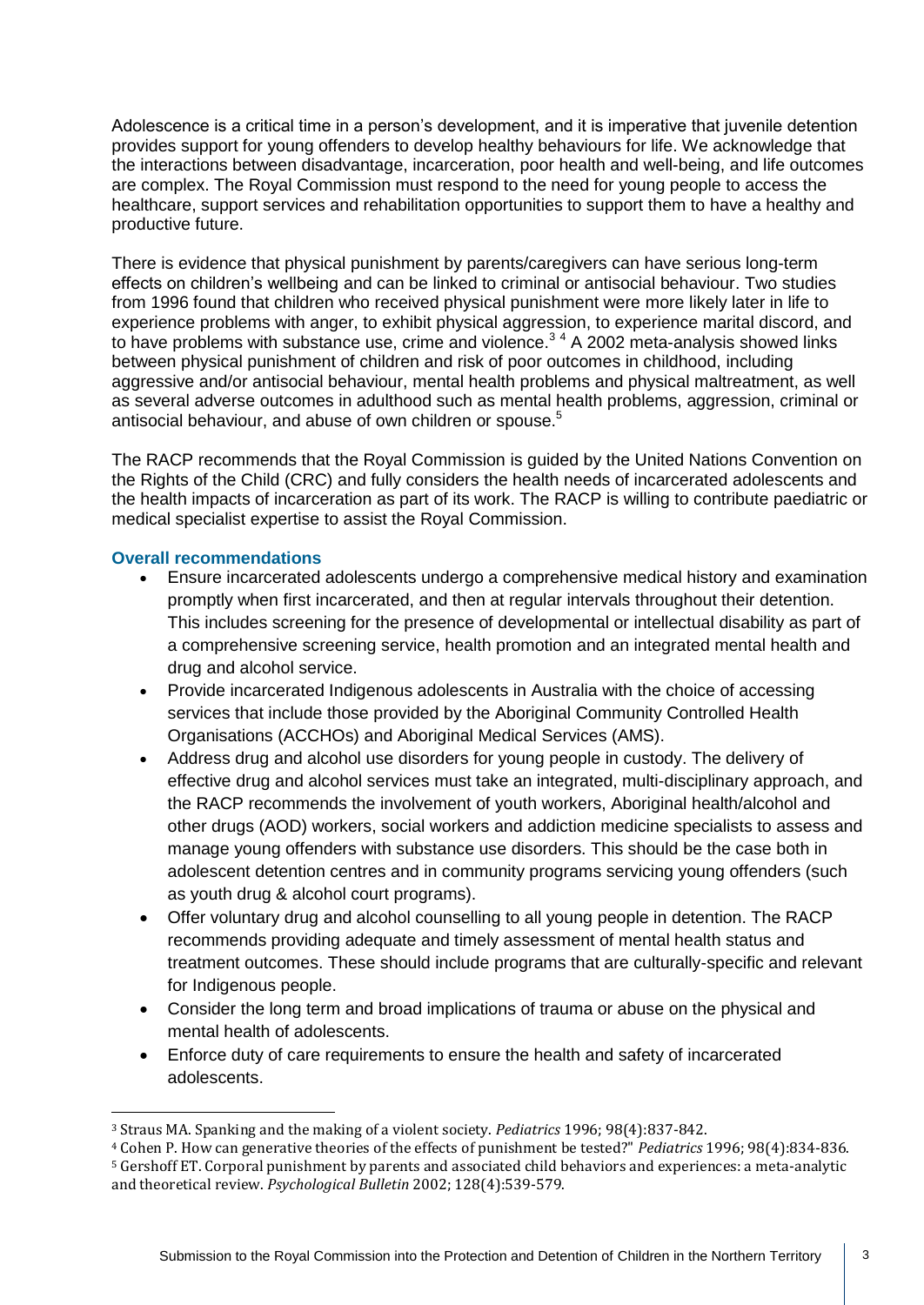- Institute independent oversight of all facilities.
- Reduce the number of incarcerated adolescents. Consideration and evaluation of the various strategies available to prevent youth interaction with the criminal justice system is the first step in preventing the incarceration of adolescents. The expansion of youth services and other diversion strategies such as justice reinvestment should be examined as a means of preventing youth incarceration. One such evidence-based approach which is being trialed across Australia is Justice Reinvestment, which uses a community based approach to redirect funding for prisons to community initiatives with the aim to reduce the underlying causes of crime and rates of recidivism<sup>6</sup>. Early indications seem to indicate that Justice Reinvestment may be an effective means of addressing the over-representation of Aboriginal and Torres Strait Islander young people in detention. Justice Reinvestment programs are utilised internationally, specifically in the United States of America and is being trialed in the United Kingdom<sup>7</sup>. We strongly recommend that the Commission speak with experts in this field to seek their advice.

For broader recommendations relating to the health of incarcerated adolescents, see the recommendations in the RACP policy ["The Health and Well-being of Incarcerated Adolescents"](https://www.racp.edu.au/docs/default-source/advocacy-library/the-health-and-wellbeing-on-incarcerated-adolescents.pdf).

#### **Social determinants of health and links to incarceration**

An individual's health is shaped by socioeconomic factors, which can be broadly defined as the conditions in which people are born, grow, live, work and age. These social characteristics are influenced by political and economic systems, social and economic policies, and development agendas which shape the conditions of daily life<sup>8</sup>. These influences are collectively known as the social determinants of health (SDoH).

Health inequities occur when there is failure to avoid inequalities or differences in health between groups of people<sup>9</sup>. As a result, a social gradient is created whereby poorer, disadvantaged populations experience worse health outcomes. The impact of social and economic conditions on people's lives determines two outcomes: 1) their risk of disease, and 2) the actions taken to prevent them becoming ill or treat illness when it occurs. These outcomes highlight the need to prevent and treat disease in a holistic manner, by having both a biological understanding of disease and an understanding of how social and psychological factors influence biology.

The RACP acknowledges the complex relationship between social and economic disadvantage and interactions with the legal systems. Around 80% of young people in detention have experienced multiple traumatic events during their lifetime<sup>10</sup> and many young people enter detention with untreated physical health problems<sup>11,12,13</sup>. Approximately 40% of this group had a parent in custody and 10% were parents themselves. Many come from backgrounds of risk and vulnerability and this population rank amongst the most disadvantaged groups within the community<sup>14</sup>.

<u>.</u>

<sup>7</sup> Red Cross, *Rethinking Justice - Vulnerability Report* 2016 - http://www.redcross.org.au/files/VulnerabilityReport2016.pdf 8 World Health Organization 2016. Social Determinants of Health. http:[//www.who.int/social\\_determinants/en/](http://www.who.int/social_determinants/en/) [accessed 2 September

<sup>6</sup> Smart Justice, *Justice reinvestment: investing in communities not prisons*, 2015 -

[http://www.smartjustice.org.au/resources/SJ\\_JusticeReinvest.pdf](http://www.smartjustice.org.au/resources/SJ_JusticeReinvest.pdf)<br>7. Red Crees - Rethinking, Justice - Vulnerability Report 2016 - bttp:

<sup>2016].&</sup>lt;br><sup>9</sup> World Health Organization 2015. Health systems: Equity. http://<u>www.who.int/healthsystems/topics/equity/en/ [</u>accessed 2 September

<sup>2016].</sup> <sup>10</sup> Abram KM, Teplin LA, Charles DR, Longworth SL, McClelland GM, Dulcan MK. *Posttraumatic Stress Disorder and trauma in youth in* 

*juvenile detention*. Archives of General Psychiatry, 2004. **61**. p403–410 <sup>11</sup> NSW Department of Juvenile Justice. 2003 NSW Young People in Custody Health Survey: Key findings report. Sydney: NSW

Department of Juvenile Justice, 2003

<sup>&</sup>lt;sup>12</sup> Bolin K, & Jones D. *Oral health needs of adolescents in a juvenile detention facility.* Journal of Adolescent Health, 2006. 38 p755–757 <sup>13</sup> Fasher AM, Dunbar N, Rothenbury BA, Bebb DK, & Young SJ. *The health of a group of young Australians in a New South Wales* 

juvenile detention centre: A pilot study. Journal of Paediatrics and Child Health, 1997. 33 p426–429<br><sup>14</sup> Blaauw E, Arensman E, Kraaij V, Bout R. *Traumatic life events and suicide risk among jail inmates: The influence of time period and significant others*. Journal of Traumatic Stress*,* 2002.15(1) p9-16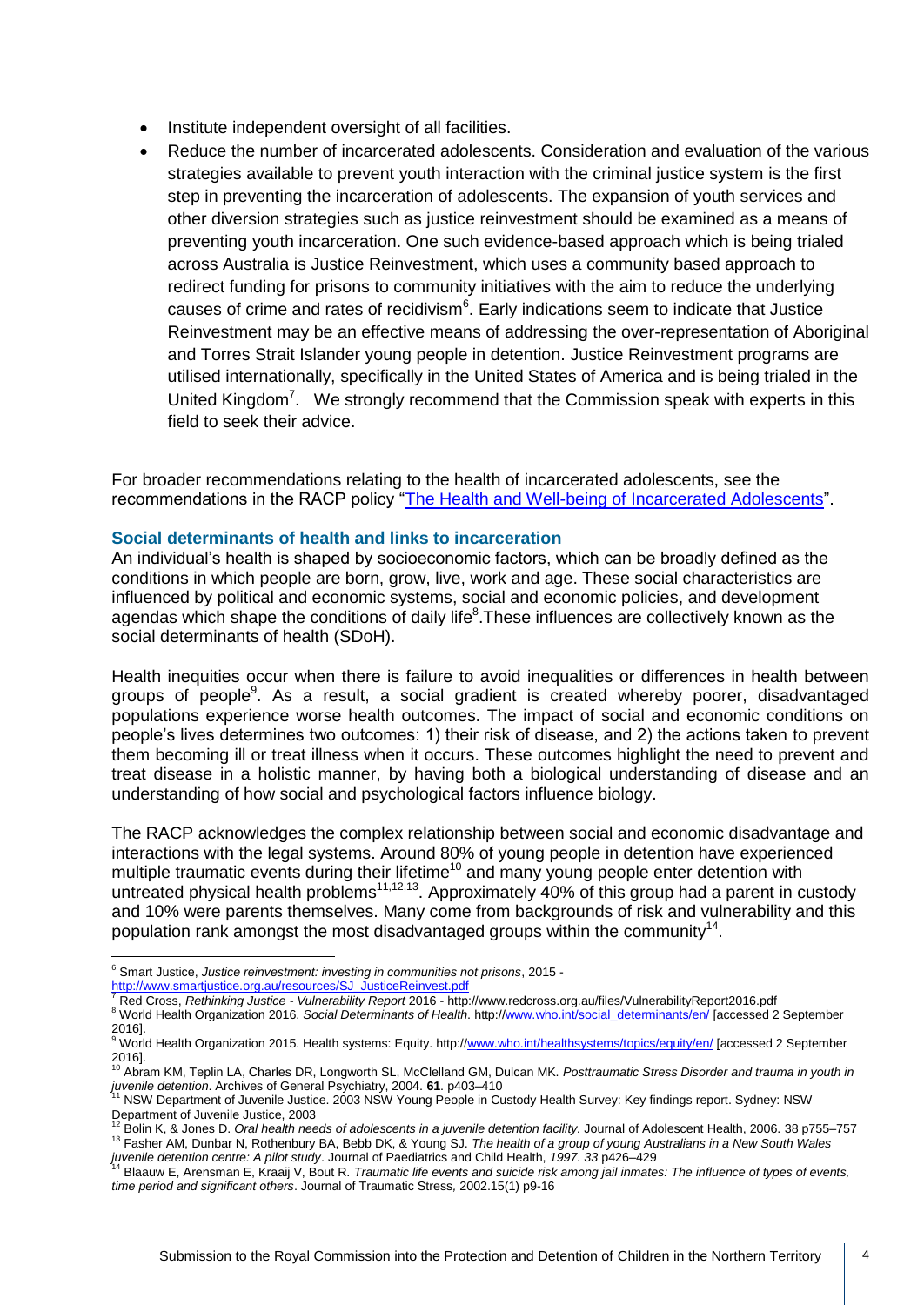The RACP draws attention to the link between child protection, out-of-home care and juvenile justice. A high rate of young people from out-of-home care end up in the juvenile justice system which reduces "their likelihood of full social and economic engagement in mainstream society<sup>15.</sup> A Victorian based study identified the need for increased use of leaving-care plans, diversionary programs and formalized interagency collaboration to address the link between out-of-home care and juvenile justice<sup>16</sup>.

There is thought to be a high hidden prevalence of people living with an intellectual disability in custodial settings<sup>17</sup>. In addition, and as mentioned earlier, a significant number of people in detention have been identified as having a foetal alcohol spectrum disorder (FASD), with one 1999 study by Fast, Conry and Loock, estimating that this was the case for nearly a quarter (23.3%) of those remanded into custody.There is international and national recognition of the need for more appropriate responses to the health needs of individuals within the criminal justice system who have an intellectual disability.

#### **Specific health needs of adolescents**

Due to the developmental changes occurring during the period of adolescence, this time represents an important opportunity to lay the foundations for positive health over the course of an individual's life. Adolescence is a unique time of growth and includes the physical changes of puberty, attainment of adult reproductive capacity, neurocognitive changes and major psychosocial development<sup>18,19</sup>.

The onset of puberty begins a period of profound physical growth and neurological development that underpin the capabilities required for adult life. The social determinants of health during adolescence are more dynamic than at any other time, and include family, school and peers, social media and community influences. Young people's health and development, together with their future social, emotional, cognitive and economic wellbeing are particularly influenced by their educational and vocational opportunities during adolescence and young adulthood. The period from 10-24 years old are the prime years for the establishment of patterns of health and health behaviours that play out across the life course in terms of later life non-communicable diseases (NCDs).

The leading causes of death among young people are injury and poisoning (66%), cancer (10%), and then diseases of the nervous system such as cerebral palsy, epilepsy and muscular dystrophy (5%). Given the leading cause of death in young people, unintentional injury, is to a large degree preventable, there is significant room for improvement with interventions specifically targeting young people. This burden of disease underlines the need for young people to benefit from easier access to health care, facilitated for example by routine health assessments

Specifically for Aboriginal and Torres Strait Islander adolescents, this is a developmental period of strengthening individual identity, cultural identity, links to cultural practices and concepts of culture. The implicit link between culture and identity needs to be acknowledged when considering appropriate care for Aboriginal and Torres Strait Islander adolescents in custodial settings. For Aboriginal and Torres Strait Islander young people in detention it is vital to provide care which acknowledges and supports their specific cultural needs and allows for development and maintenance of their cultural identity<sup>20</sup>.

<u>.</u>

<sup>&</sup>lt;sup>15</sup> Philip Mendes, Susan Baidawi & Pamela C. Snow (2014) Young People Transitioning from Out-of-home Care in Victoria: Strengthening Support Services for Dual Clients of Child Protection and Youth Justice, Australian Social Work, 67:1, 6-23 <sup>16</sup> Ibid.

<sup>&</sup>lt;sup>17</sup> Herrington V. Assessing the prevalence of intellectual disability among young male prisoners. Journal of Intellectual Disability Research, 2009. 53(5) p397-410

<sup>18</sup> Aldermann E, Rieder J, Cohen M. A History of Adolescent Medicine. Pediatric Research. 2003;54:137-47.

<sup>19</sup> Steinberg L. Adolescence. 9th ed. New York, NY: McGraw-Hill; 2011.

<sup>20</sup> Medical Journal of Australia *Emerging themes in Aboriginal child and adolescent mental health: findings from a qualitative study in Sydney, New South Wales* 2010; 192 (10): 603-605.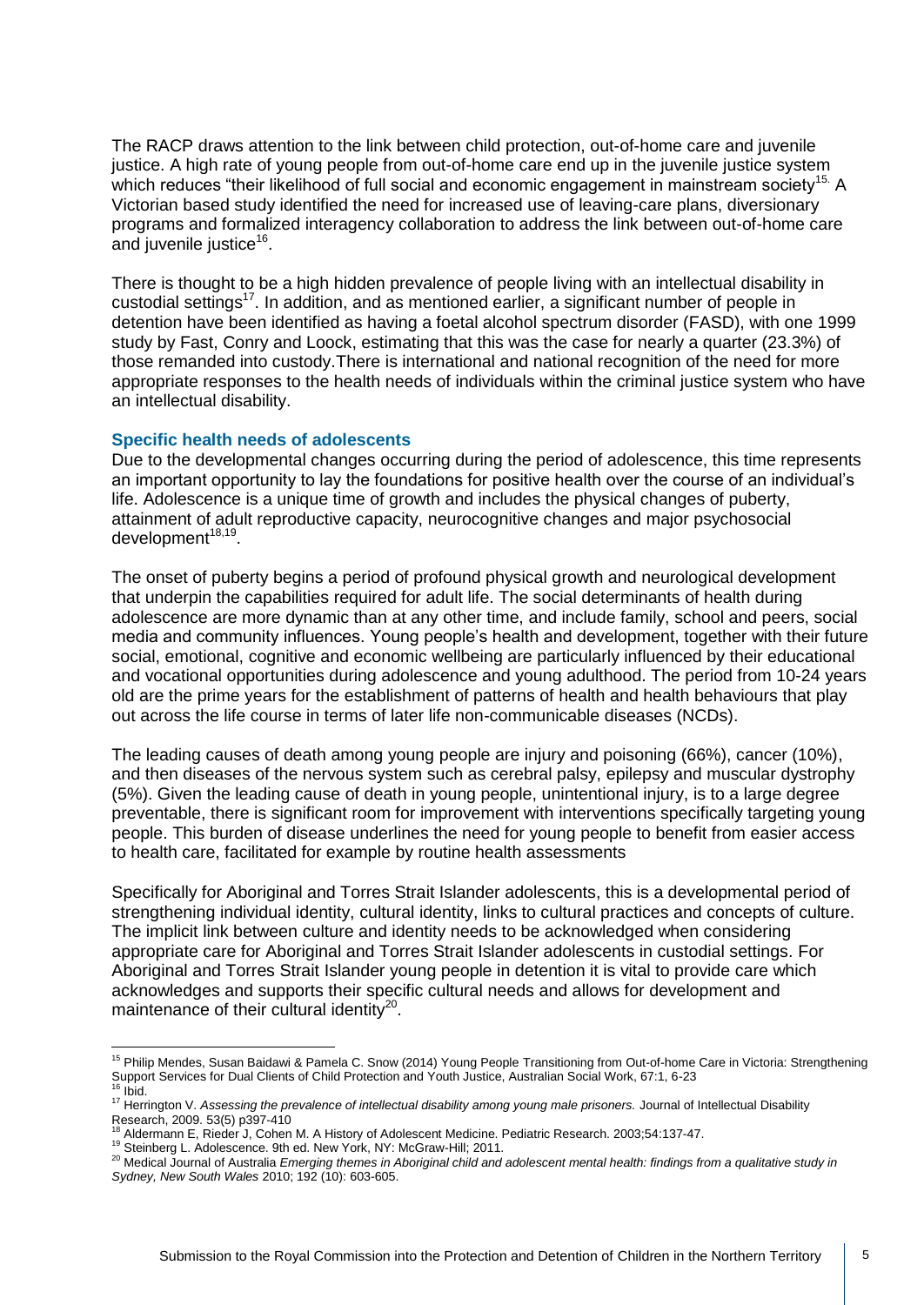Given the significance of the formative developmental phase which is occurring for incarcerated adolescents there is a need to support the development of healthy behaviours during incarceration.

The RACP recommends:

- Developmentally appropriate health services for young people targeting specific adolescent health conditions in acknowledgement of their unique burden of disease.
- RACP recommends that the Australian government affirm the principles of mutual respect as set out in the United Nations Declaration on the Rights of Indigenous Peoples to which Australia and New Zealand are signatories.

#### **The health of incarcerated adolescents**

Adolescents in custodial settings have greater health needs than adolescents in non-custodial settings. The RACP recognises the special vulnerability of children in detention and their need for appropriate support, access to healthcare, and guidance to support their personal development. The detention of adolescents can result in detrimental health impacts, and appropriate health care and supports are required to minimise the impact of detention and help adolescents develop and mature appropriately.

Adolescents within the youth justice system suffer a broad range of psychosocial problems, as well as decreased social, educational and occupational opportunities<sup>16,17,18</sup>. Studies suggest that young people in custody have higher rates of mental health problems, substance use issues, health risk behaviours, disconnection from school and social disadvantage than similar aged individuals in the general community. A 2003 survey of NSW youth in custody found that 42% reported having been physically abused, 11% sexually abused and 38% had experienced emotional neglect<sup>21</sup>.

Mental health disorders significantly affect young people in detention. The broad range of psychiatric diagnoses over-represented in this cohort include attention-deficit/hyperactivity disorder, autism, mood and anxiety disorders, and post traumatic stress disorder. There is also significant comorbidity with substance misuse and drug-induced psychosis. The NSW study found that 30% reported high or very high psychological distress implying that they may have a greater than 50% chance of anxiety or depressive disorder<sup>22</sup>.

Young people in the youth justice system have suicide prevalence rates four-times that of other young people<sup>23</sup>, with high levels of suicidal ideation (29%) and a history of attempted suicide (21%), with  $7\%$  making a recent attempt<sup>24</sup>. Suicide risk factors are common in young people within the youth justice system.

High levels of health-risk behaviours and thrill-seeking behaviours have been identified among incarcerated adolescents $25$  including: unsafe sexual practices, alcohol abuse, illicit drug use, tattooing and tobacco use. Evidence has indicated that incarcerated adolescents report significantly higher rates of drug use in a one month period than non-offending adolescents report in a year<sup>26</sup>.

p24-27<br><sup>24</sup> Putnins AL. *Recent drug use and suicidal behaviour among young offenders. Drug and Alcohol Review, 1995. 14 p151-158* 

<sup>&</sup>lt;u>.</u> <sup>21</sup> NSW Department of Juvenile Justice *2003 NSW Young People in Custody Health Survey. Key Findings Report*. Allerton and Champion, 2003

 $2$  Ibid.

<sup>23</sup> Kosky RJ, Sawyer MG, Gowland JC. *Adolescents in custody: Hidden psychological morbidity?* Medical Journal of Australia, 1989. 153

<sup>25</sup> Kenny D & Nelson P. *Young Offenders on Community Orders: Health, Welfare andCriminogenic Needs.* Sydney: Sydney University Press, 2008 <sup>26</sup> Lennings C & Pritchard M. *Prevalence of drug use prior to detention among residents of youth detention centers in Queensland*. Drug

and Alcohol Review, 1999. 18 p145-152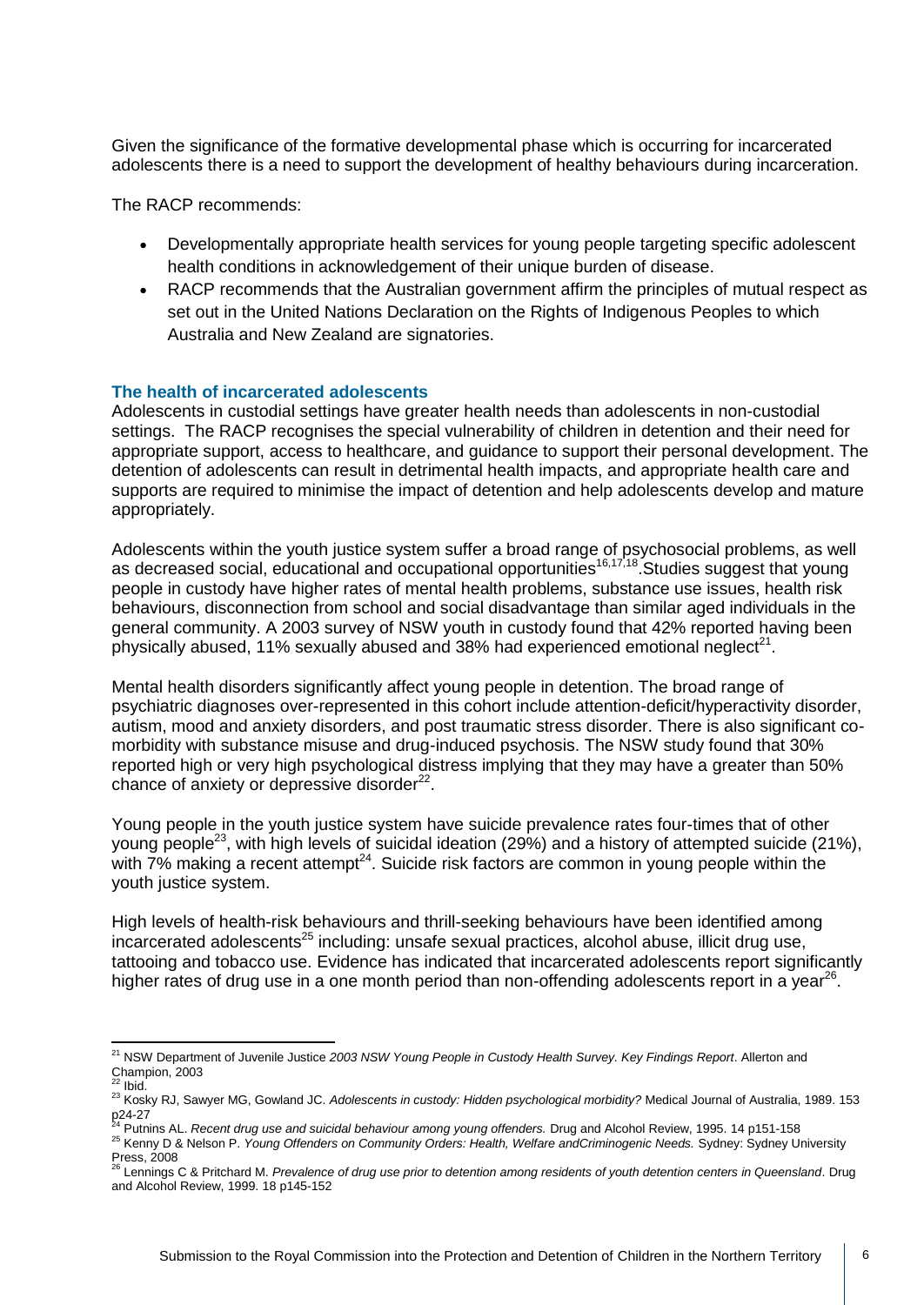The RACP recommends providing incarcerated Indigenous adolescents in Australia with the choice of accessing services that include those provided by the Aboriginal Community Controlled Health Organisations (ACCHOs) and Aboriginal Medical Services (AMS).

As the Royal Commission is investigating instances of abuse, the RACP urges the Royal Commission to consider the long term and broad implications of trauma or abuse on the physical and mental health of adolescents. Treating and resolving problems caused by abuse can take a long time, and it's important that this context is taken into account; including in ensuring the provision of appropriate support and care post incarceration, to also improve a person's chances of rehabilitation and reduce recidivism rates.

#### **Health Assessments**

Assessing the current health status of adolescents entering custodial settings is important. Young people entering incarceration are a high risk population and are more likely to suffer from a range of health issues making timely health assessment and treatment crucial. Assessment will also help mitigate the risk of a negative psychological reaction and associated risks of self-harm or suicide due to the possible trauma associated with entering incarceration. The RACP supports a service that provides health screening within 24 hours of a young person's entry into detention, and one that can document current health status as well as identify and intervene where appropriate for health risk behaviours. With respect to the letter of patent item (i) the RACP understands that currently the only comprehensive health assessment that occurs routinely happens after 5 days of detention, and is carried out by a clinic nurse. Specialist paediatric and/or psychiatric assessments are not routinely offered, despite documented high rates of physical and mental health problems among child and youth detainees.

Regular assessments and the management of physical and mental health issues are required for incarcerated adolescents. Regular assessments will facilitate the timely identification of adverse impacts that detention is having on the person's health or existing health problems. It is fundamental to identify, manage and treat adolescent health issues during incarceration to ensure their wellbeing.

#### **Legal protection of adolescents against torture**

Whilst national laws are in place to ensure the protection of adolescents against torture, the RACP would like to draw attention to additional conventions which may assist in protecting adolescents through the establishment of monitoring and enquiry mechanisms.

Australia ratified the United Nations Convention on the Rights of the Child in 1990, and governments have a responsibility to ensure that the rights set out in the CRC are protected. The RACP recommends the Royal Commission considers the CRC, and specifically Article 37 dealing with the imprisonment of children, as part of its work.

The Optional Protocol to the Convention against Torture (OPCAT) aims to prevent torture, cruel, inhuman punishment or treatment for all individuals deprived of their liberty through the establishment of an independent monitoring mechanism. Australia is a party to [Convention against](http://www.ohchr.org/EN/ProfessionalInterest/Pages/CAT.aspx)  [Torture and Other Cruel, Inhuman or Degrading Treatment or Punishment](http://www.ohchr.org/EN/ProfessionalInterest/Pages/CAT.aspx) (CAT), OPCAT aims to assist states to meet their obligations under CAT. The OPCAT was signed by the Australian government in 2009 but has not yet been ratified $^{27}$ .

The ratification of OPCAT would assist in the prevention of abuse for all individuals in detention and provide an enquiry mechanism to examine accusations of acts which contradict Australia's obligations under CAT. The RACP therefore calls for the Royal Commission to examine the

<sup>&</sup>lt;u>.</u> <sup>27</sup> Australian Human Rights Commission, *Optional Protocol to the Convention against Torture* [https://www.humanrights.gov.au/our](https://www.humanrights.gov.au/our-work/rights-and-freedoms/projects/optional-protocol-convention-against-torture-opcat#s5)[work/rights-and-freedoms/projects/optional-protocol-convention-against-torture-opcat#s5](https://www.humanrights.gov.au/our-work/rights-and-freedoms/projects/optional-protocol-convention-against-torture-opcat#s5)